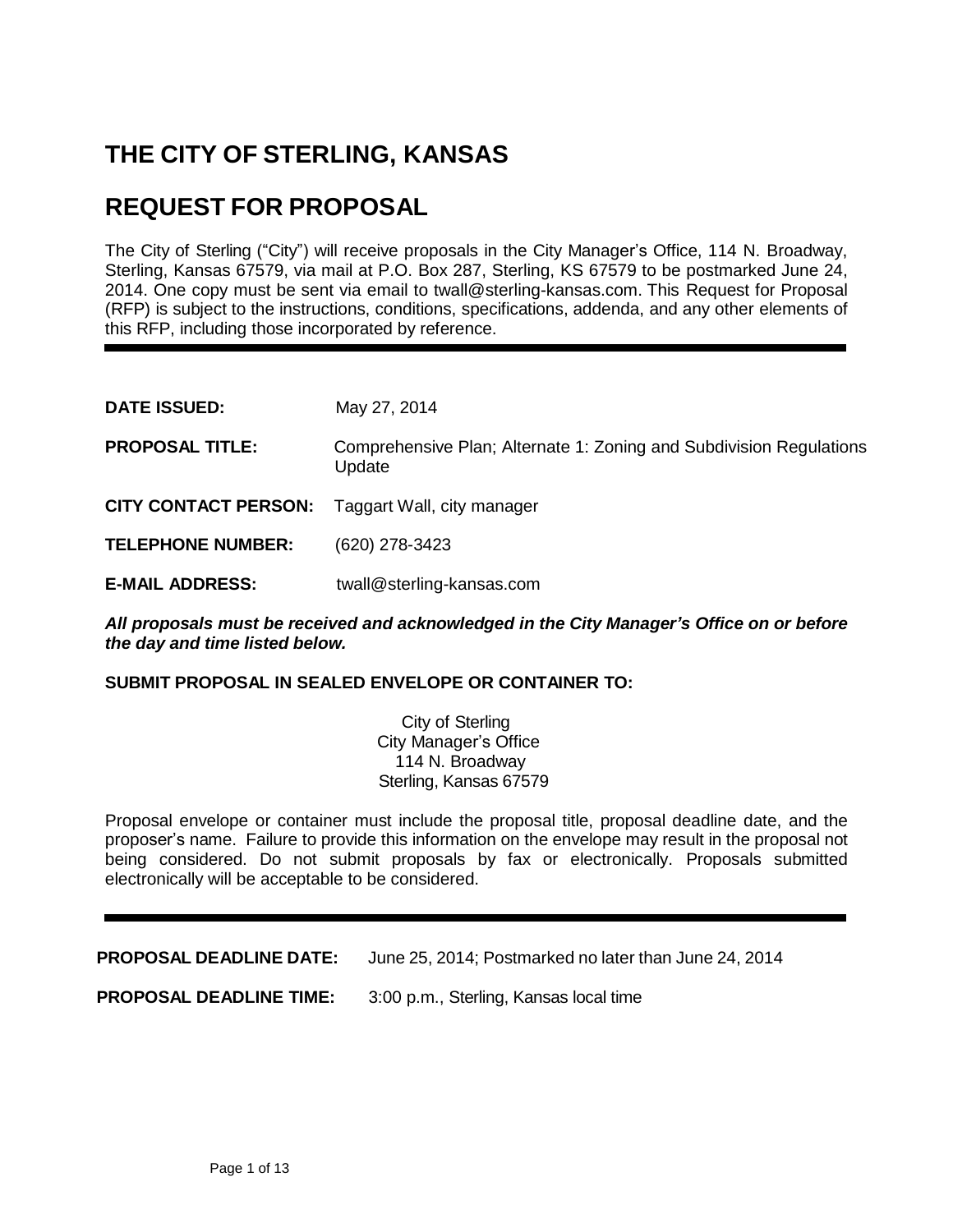## *1.1. Purpose*

The City is soliciting proposals for the preparation of a 20-year community wide comprehensive plan, and alternate project of updated zoning and subdivision regulations. The area to be considered in this comprehensive plan shall include the area located within the City's existing city boundary as well as the three mile planning area surrounding the City.

The City is part of Rice County which exercises a joint planning commission with all other jurisdictions except for the City of Sterling and the City of Lyons. Previous to countywide zoning and land use regulations in Rice County, the City of Sterling exercised extraterritorial jurisdiction in zoning and subdivision regulations. Today, there is a standing agreement between Rice County and Sterling that should the county be approached for development within the City's three mile radius, the City will be notified and given opportunity for official review and recommendation to the County.

The Comprehensive Plan is intended to be the principal guide for community and governmental decision making regarding land use, zoning, transportation planning, utility capacity and construction, economic development, traffic management, recreation, capital budgeting, provision of municipal services and facilities, housing, and community engagement.

Sterling and the area within its growth area is in a position to experience development for the near term within 5-10 years due to a variety of colliding factors including expanding business sector, educational sector and a major transportation project to the north—the K-96 Bypass and Freeway concept between Hutchinson and Sterling and eventually Great Bend. Over the past three decades, Sterling has remained relatively stable in its population and development. Sterling's last community-wide comprehensive plan was adopted in 1982 and has become outdated, in dealing with the current issues related to a growing community.

The City is seeking an innovative non-cookie cutter approach to the comprehensive planning process. It is the City's desire that there be significant and meaningful community participation in preparation of the plan and that the consulting team includes substantial opportunities for citizen participation in the planning process.

A Consultant's proposal must reflect the ability to provide a full range of proficiency in all areas including but not limited to land use planning and zoning; demographics; community development-neighborhoods and housing; economic analysis; transportation planning; utility planning; urban design; city horticulture. Additionally, proposals must identify experience with public outreach, facilitation of public meetings, and public relations and media campaigns.

The Comprehensive Plan will be funded by local funds and is intended to be complemented by the consultant with staff assistance internally completing much of the actual writing of the plan as an aide to limiting the cost of development of the plan. Staff is prepared to assist the planner in preparation of the plan and facilitation to that end.

## *1.2. Project Background Information*

The City of Sterling, Kansas (the "City") is a municipal corporation incorporated in 1876 and a city of the second class organized and existing under and pursuant to the Constitution and laws of the State of Kansas. The City has a Commission/Manager form of government since 1925. The City Commission conducts all legislative functions for the City and establishes general policies which are executed by the City Manager, who serves at its pleasure. The City Manager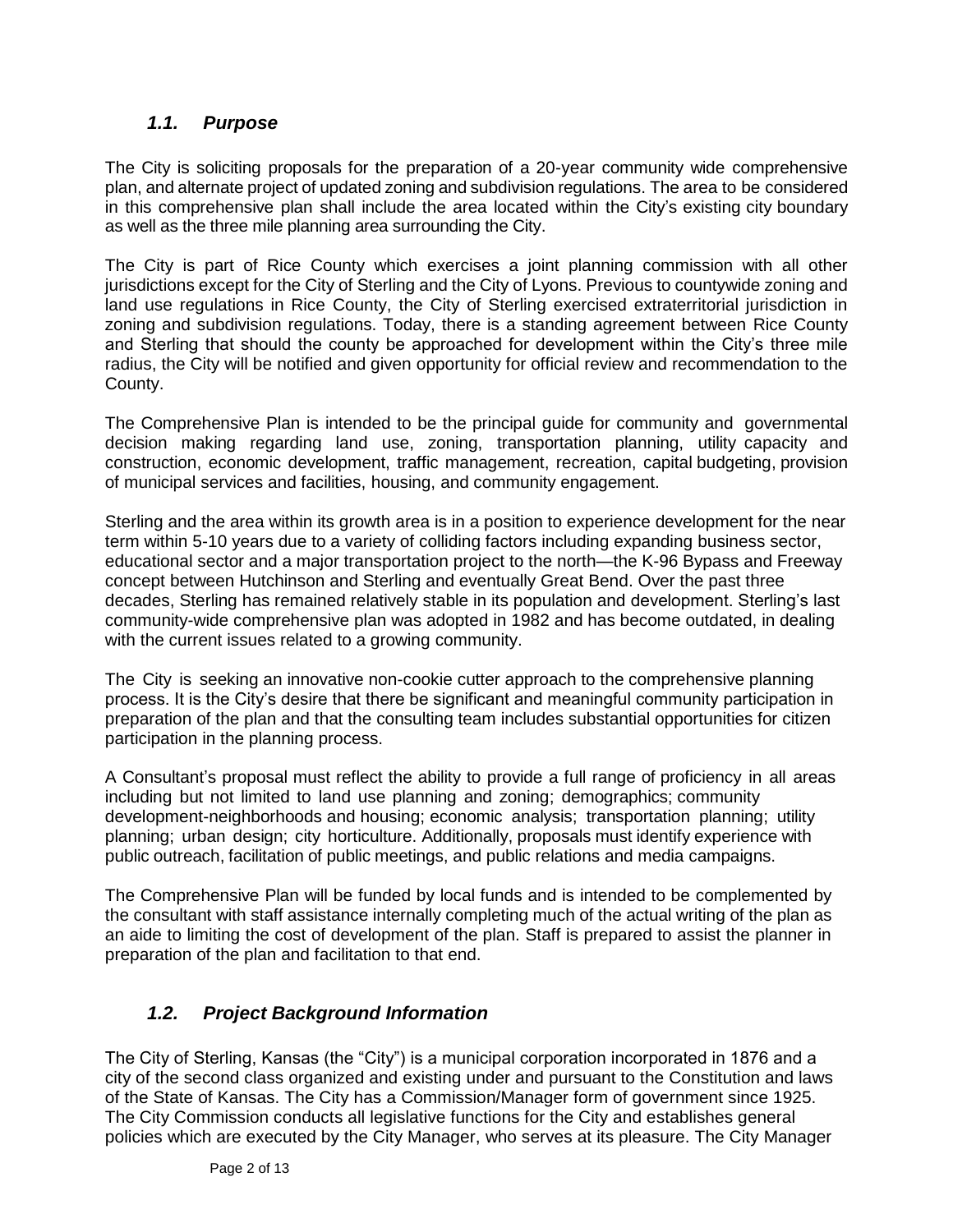oversees the City Staff.

The City of Sterling is the second largest city in Rice County, Kansas. Located near the geographic center of the state, Sterling is approximately 22 miles northwest of Hutchinson along K-96, HWY 14. The transportation corridor between Hutchinson and Sterling then further to Great Bend and eventually Interstate 70 carries between 3,000 and 6,000 for an annual average daily traffic count. This corridor is heavy in truck traffic transporting goods and services as well as normal vehicular traffic for retail and other purposes.

The City's population for the 2012 Census estimate was 2,295. The census estimate for 2010 was 2,332, down from 2,675 in 2000. The local economy is currently strong with a combination of local industry, agriculture, small business, and education sectors in an expansion mode. With the current market of expanding economy and planned transportation infrastructure, housing and infrastructure must be addressed in the Plan. The City currently enforces the International Building Code 2006 as well as an environmental code.

Although Sterling and Lyons are at only 8 miles distance, Sterling maintains a separate identity from its larger neighbor. Sterling is rich in character and history as the city has a long and varied history including that of a progressive City governance, community commitment to historic preservation, Sterling College and post-Civil War roots. The Sterling Community Cemetery has been reported to potentially contain the largest number of Civil War soldiers of any nonmilitary cemetery. Sterling continues to find pride in its agricultural base, but also has seen the development of local industry and a commitment to health and education with the Sterling Medical Center and the recent and ongoing updates and improvements to the public school system and four-year private college. Sterling has a need and desire to continue to develop in a way that maintains its unique character and appreciation for progressive purposeful change and growth with the times.

The City is home to Sterling College, a four year NAIA private school with a Presbyterian affiliation although walks of many denominations and faiths are present. The enrollment is continuing to grow and most recently is reaching new records with 750 students on ground. The City and university enjoy a close relationship and each recognizes the importance of the other's success for the long- term viability of the community.

Several documents have been completed to assist City staff and the selected planner in the development of the land use regulations and comprehensive planning including, but not limited to:

- 1) 1969 City of Sterling Comprehensive Planning Document
- 2) 1982 City of Sterling Comprehensive Planning Document
- 3) 1982 City of Sterling Zoning Regulations
- 4) 1982 City of Sterling Subdivision Regulations
- 5) 2002 Rice County Comprehensive Plan
- 6) 2003 Rice County Zoning and Subdivision Regulations
- 7) 2005 City of Sterling Strategic Plan
- 8) 2007 City of Sterling Street Improvement Plan
- 9) 2011 City of Sterling Housing Study
- 10) 2012 Rice County Health Needs Assessment
- 11) 2012 Rice County Health Services Directory
- 12) 2012 City of Sterling, Sterling Lake Master Plan
- 13) 2013 City of Sterling Core Connections Main Street Corridor Study (K-96 Bypass Plan)
- 14) 2014 City of Sterling Municipal Code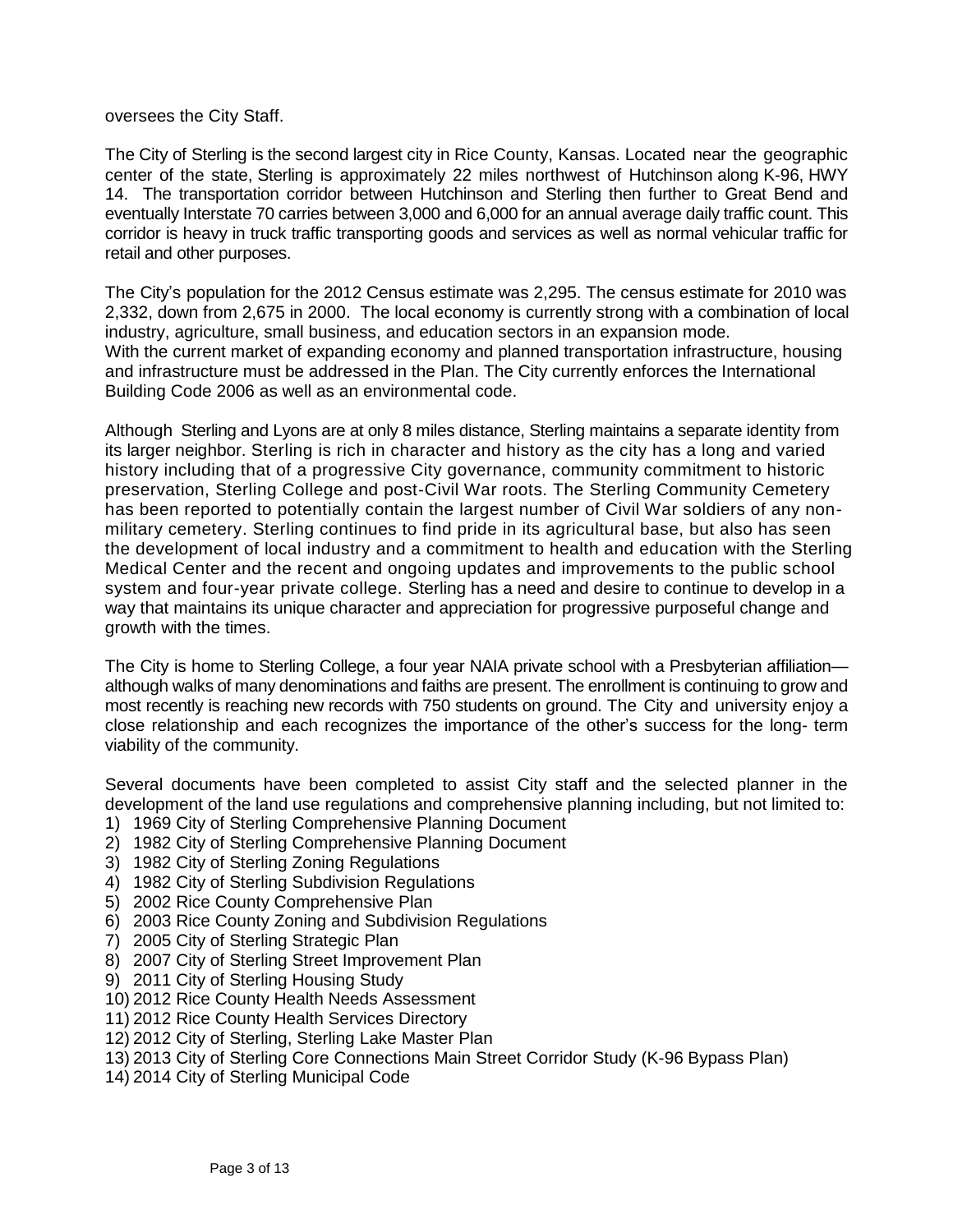## *1.3. Community Engagement*

The City of Sterling considers itself to be a progressive, diverse, and forward-thinking community and desires formulation of a comprehensive plan that will be inspirational for the community. As part of the plan process, the City desires to place an emphasis on community engagement. The Sterling City Commission has long determined that the City must ensure it continually creates a better quality of life for the community. In fact, the City's current logo includes "where the quality of life shines."

The City Commission and City Manager consider the Comprehensive Plan Update a foremost opportunity to engage the public and involve them in formulating a plan that truly belongs to the community and implements the community values.

The City is seeking a consultant team that will engage the public through various media, such as presentations, public hearings, social media, the internet, and workshops throughout the project. This community engagement process should be empowering for the public, engaging people in the process, and maintaining their continued participation. The consultant should embolden the community to think beyond the status quo, fostering an environment of cooperation in working together for Sterling's future. The methods of public outreach and involvement should be advanced and inventive in manners that encourage residents to connect within the community to bring value to the plan.

#### *1.4. Scope of Work- Primary and Alternate*

The selected consultant will identify and assess local conditions and needs, analyze demographic implications, identify areas for potential growth or improvement, and formulate strategies necessary to foster the successful implementation of the Plan.

There are two primary objectives of the Comprehensive Plan: (1) to provide a comprehensive plan for the community that examines the challenges faced by the community and provides strategies for overcoming those challenges; and, (2) to provide for a community plan and approach to development, land use and infrastructure planning for the community's growth area directly related to the proposed K-96 Bypass. The Plan should inspire, guide, and direct the growth of the community while being sensitive to existing residents and development.

The Plan should provide clear and defined guidance to the development community and serve as a framework for the development of future land use policy. The Plan should assist in the continued maintenance of collaborative and considerate relationships with Sterling's surrounding neighbors, including Lyons and Rice County. The plan should examine the City's current boundary, identify and plan for potential development of the growth area including any annexation procedures. It is important to the City that its Comprehensive Plan be respectful of the adopted Rice County Comprehensive Plan.

The Comprehensive Plan should include a vision statement for the City and provide policy statements, goals, objectives, guidelines, maps, and graphics that will serve as a working framework for the development of future land use, infrastructure, and public policy. Each element of the plan shall include strategies and action steps to achieve the desired outcome for the community.

The Comprehensive Plan should provide clear and predictable guidance to citizens, stakeholders, developers, and the City's Staff. It should maintain collaborative and respectful relationships within the community and surrounding neighbors and establish policies and priorities for coordinated development/redevelopment and potential infrastructure improvement and/or expansion.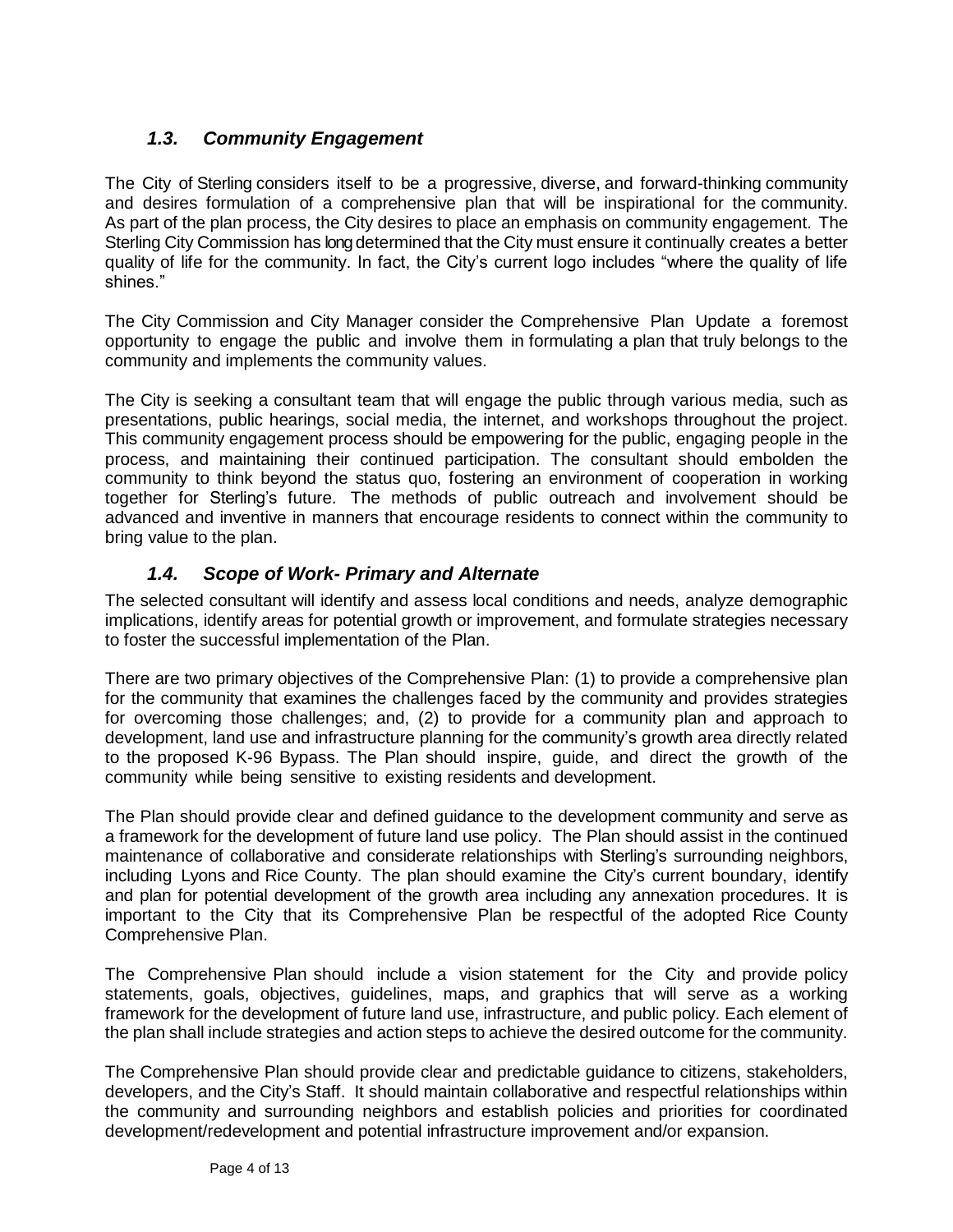**Required Tasks:** The scope of work will include, but will not be limited to, the following tasks:

- 1. Project Reconnaissance:
	- a. Meet with City staff to review the scope of work and existing information available.
	- b. Conduct community visits and inventory physical conditions.
	- c. Review previously completed planning documents for various City Departments.
	- d. Prepare an existing conditions and influencing factors report to submit to the City Manager and Planning Commission.
- 2. Project Management:
	- a. The Consultant shall select a Project Manager who will serve as the primary point of contact for the duration of the project.
	- b. The Consultant shall prepare a project management plan.
	- c. The Consultant shall prepare and submit monthly progress reports, invoices, and billings.
	- d. The Consultant shall establish and maintain a project schedule with key milestones.
	- e. The Consultant shall organize and coordinate meetings for review and provide status updates of various elements of the overall project.
- 3. Project Initiation:
	- a. Participate in work sessions with elected officials, appointed officials, the public and City staff.
	- b. Familiarize the above-referenced groups in 3.a. with key issues.
	- c. Establish areas of focus in relation to the plan.
	- d. Refine prospective goals and objectives for both technical analysis and public involvement components.
- 4. Public Involvement: Develop a public engagement process that outlines methods to engage the public, encourage active participation, and foster an environment for idea-sharing. It is imperative that the Consultant develop a public engagement process that can engage all segments of the community.
	- a. The Consultant shall prepare a public involvement/engagement and public relations campaign and present this plan to the city manager for approval. The campaign must meet the community engagement goals and vision described above, and the campaign shall include an extensive interactive visioning session to obtain input from all sectors of the public.
	- b. The Consultant must be prepared to present workshops for citizens, property owners, and stakeholders; conduct workshops and visioning sessions with the public, Planning Commission and City Commission; and, present formally to the Planning Commission and City Commission for public hearing, input and plan consideration/adoption.
- 5. Data Development and Analysis: The Consultant shall prepare population, economic, and market studies of the community and prepare estimates, projections, and forecasts for five, ten and twenty year planning horizons.
- 6. Capital Facilities Analysis: The Consultant shall prepare an analysis of existing public facilities to determine deficiencies and make recommendations for public improvements that will accommodate projected growth and development.
- Page 5 of 13 7. Implementation and Strategies: The Consultant shall prepare priorities, goals, and objectives and make recommendations for policies and strategies for plan implementation.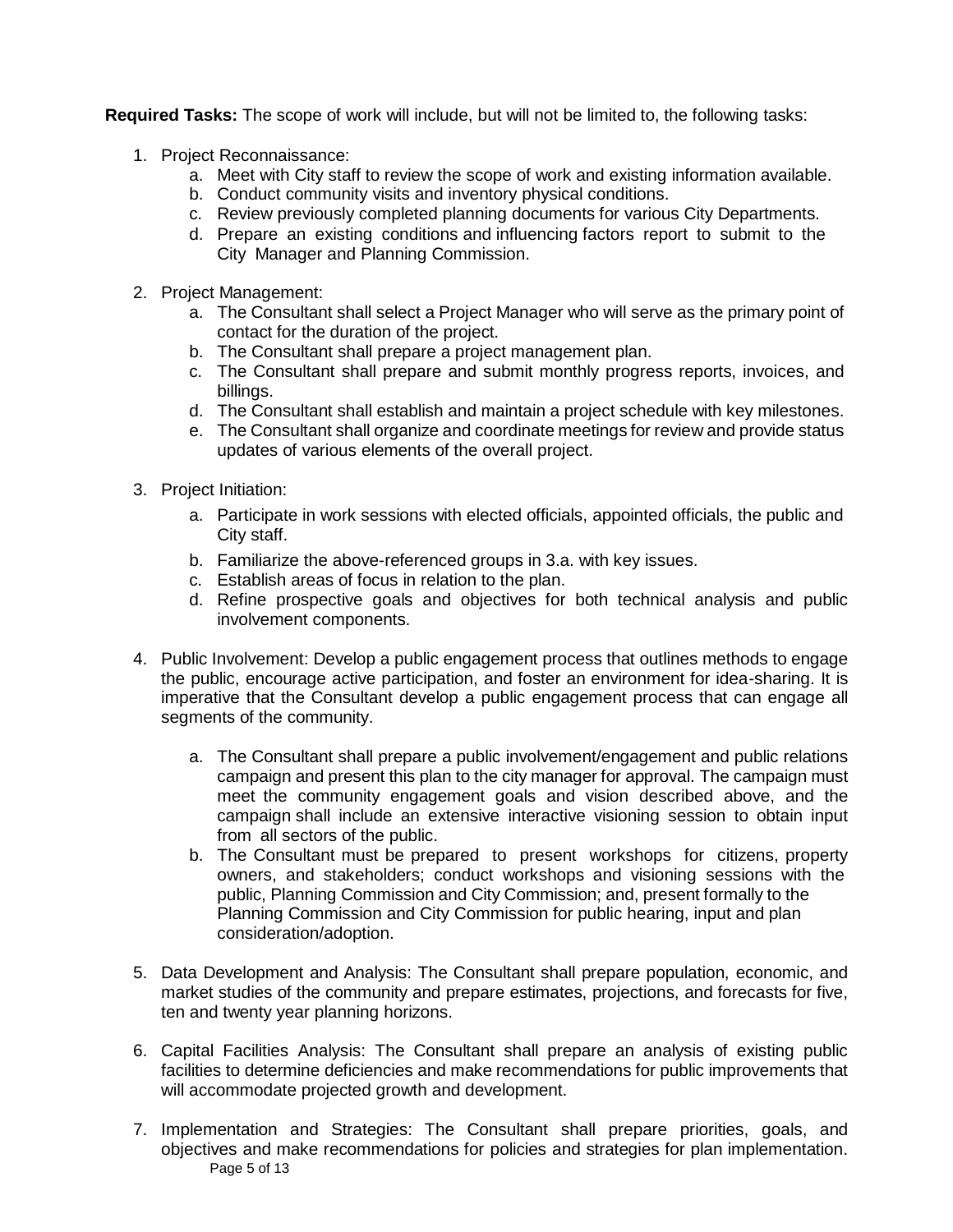The Consultant should provide an analysis of potential funding mechanisms that can be utilized toward the investment of public and economic improvements.

8. Final Report: The Consultant shall prepare a draft final report(s) complete with results, analyses, conclusions and recommendations for approval by the City. Preparation and publication of the final report, the Comprehensive Plan, shall be presented to the Planning Commission and City Commission for adoption.

**Plan Elements:** The Comprehensive Plan shall, at a minimum, contain an Introduction, Executive Summary, and eleven (8) plan elements: Community Character: Population and History; Economy and Economic Development; Land Use; Housing and Neighborhoods; Utilities; Community Facilities, Services and Infrastructure; Design, Historic Preservation and Cultural Resources; Natural Resources and Environment; and Community Health; *(Note: The following outline is intended to provide information about expected content for the purpose of formulating a proposal. Consultants are encouraged to present additional information and different document organization.)*

*Introduction and Executive Summary –* The Comprehensive Plan shall include an introduction section in which general information about the organization of the plan and its purpose, role, and function is discussed. An overview of the planning process including the nature of public involvement is to be provided in this section. The executive summary shall include a brief overview of the Comprehensive Plan including key elements and conclusions.

*Community Character: Population and History* – A brief history of the community shall be included as Sterling has changed over time and different factors have influenced growth and development. Sterling's role in the county and region as part of the transportation link between Wichita, Hutchinson, Great Bend and I-70 shall be analyzed with recommendations on how that role should be shaped in the future. The Comprehensive Plan shall include estimates, projections, and forecasts to determine future public facilities necessary to maintain adequate service levels. Projections shall be provided up to the year 2035 with milestones for years five, ten, and twenty years. The Comprehensive Plan must examine the demographic estimates and projections, including base year 2010 data regarding housing, ethnicity, employment, income, education, and tax base.

*Economy and Economic Development* – As part of the existing conditions analysis, the City is seeking a review of market conditions and economic forecasts. The Comprehensive Plan shall conduct an analysis of local economic factors that may influence growth and development and the consultant shall create a market overview identifying existing or emerging opportunities for the City of Sterling. The Comprehensive Plan should identify opportunities for the City to retain and attract quality jobs to the area. Additionally, the Comprehensive Plan shall address Sterling's commercial and industrial development market factors and identify existing and potential employment areas. The City desires to be prepared to assist in the realization of economic opportunities and diversity of its economy and will be looking for recommendations at potential development areas as part of the Comprehensive Plan. The Comprehensive Plan should also look at how Sterling can promote opportunities for conferences/tourism.

*Land Use* – The Consultant shall review and analyze local conditions, the existing Comprehensive Plan, and other plans developed and utilized by the City of Sterling. The Comprehensive Plan should include a land use map as well as policies and recommendations pertaining to land use. The Comprehensive Plan should prepare a land use capacity analysis that will help direct growth and redevelopment within the City. The plan should review the City's growth area and three mile radius area for potential annexation, future development, and potential amendments that should be made within the growth area. The plan should examine zoning and potential impediments to future growth and development that will coincide with the development of new subdivision regulations and zoning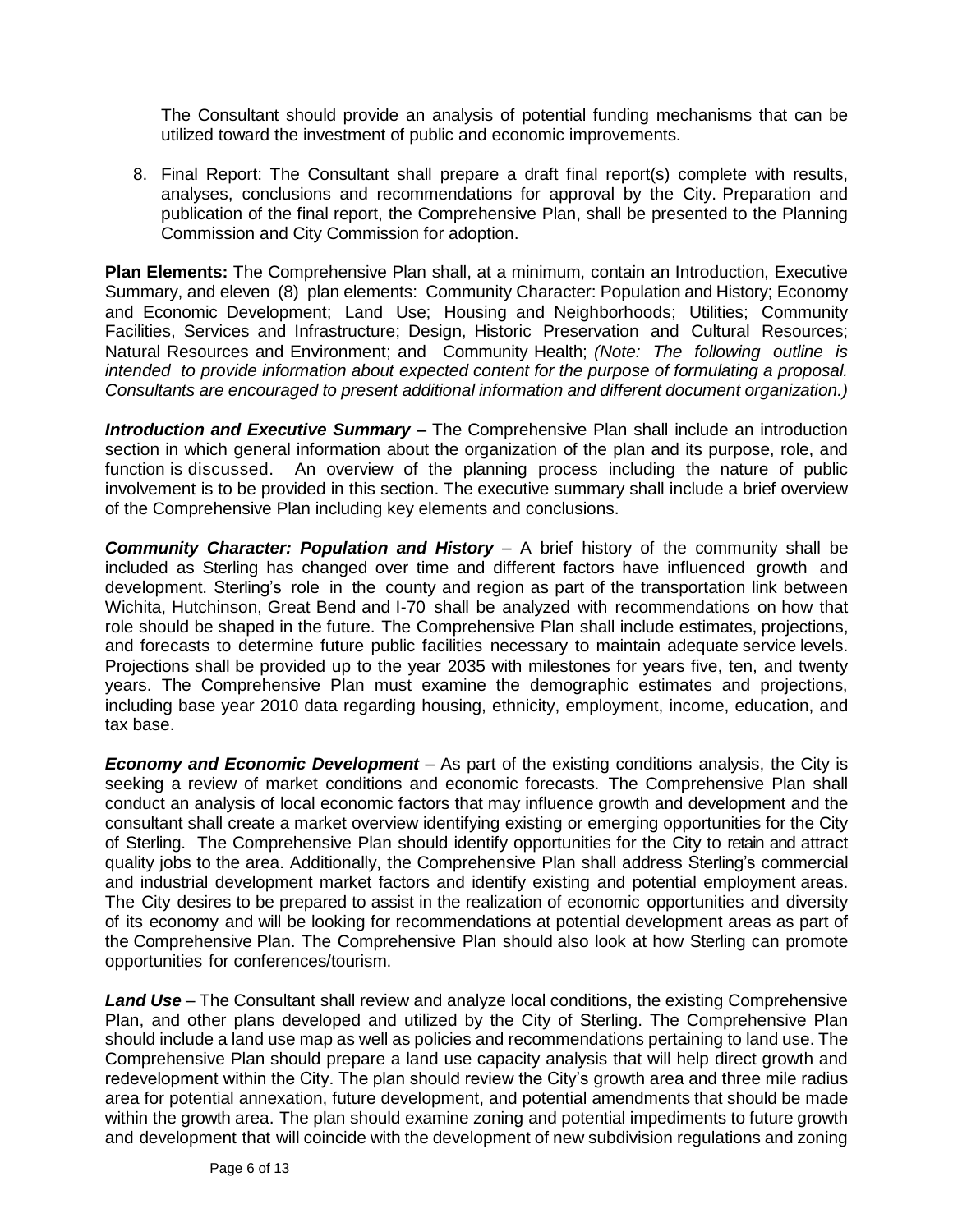regulations. The Comprehensive Plan should include a thorough understanding of the interrelationship of local patterns and the identification of means to mitigate negative impacts of potentially incompatible land uses.

*Housing and Neighborhoods* – The Comprehensive Plan shall include strategies for housing that are broad and inclusive to ensure sufficient quantity and quality of local housing for all incomes with special emphasis on affordable housing. An assessment of the current housing market and long-term projections for new development and overall inventory has been performed. The need for affordable housing must be examined, and previously commitments to fair housing shall be reviewed and incorporated into the Comprehensive Plan. The Consultant shall identify mechanisms to address neighborhood preservation and redevelopment, infill development, the current housing stock available, including neighborhoods, and areas of the community with opportunities for redevelopment.

*Utilities* – The City of Sterling provides a city compost/burn site, streets, stormwater, water, sewer and electric services within its corporate boundary. Solid waste services and recycling is provided through a franchise agreement with a private contractor. The Consultant shall prepare their recommendations for the Comprehensive Plan understanding the City's water, sewer, stormwater and electric infrastructure capacity and the demands that various land uses will place on the utility systems. Any existing City of Sterling plans shall be reviewed and incorporated into the Comprehensive Plan. Conflicts between the existing plans and the Comprehensive Plan shall be identified. In addition, the Comprehensive Plan shall examine the extension of utilities for growth (as well as capacity), and provide a recommendation concerning the need for density of development relative to utility capacity.

*Community Facilities and Services* – The Comprehensive Plan should include an inventory and assessment of City and community assets that will support the City's growth and development. The City envisions this assessment as including, but not being limited to a review for public safety needs, yard waste disposal and management, solid waste disposal, public buildings, educational facilities, libraries, Jefferson Plaza senior community center, parks, open space and greenways, and recreational facilities. Conflicts among needs shall be identified and public space and facilities needs prioritized. The City recognizes that the location and design of public facilities have a significant impact on the neighborhoods in which they are located. When considering new municipal facilities, it is appropriate that the Comprehensive Plan identify how the City might meet its future space and facilities needs.

*Design, Historic Preservation and Cultural Resources* – Good design ensures attractive, usable, durable, and adaptable places. The Design, Historic Preservation and Cultural Resources element should guide the public and private development to create and build upon a Sterling that is diverse, progressive, people and community oriented, aesthetically appealing, and functional. The Comprehensive Plan should provide a framework of areas appropriate for the application of urban design elements, possibly including the gateways, major corridors, and downtown area. The Comprehensive Plan shall identify significant historic resources throughout the City. In addition, the Design, Historic Preservation and Cultural Resources element shall identify important local cultural and historic resources and establish goals, policies, and actions for the protection and preservation of those resources. By identifying historic areas and cultural resources for preservation, the City anticipates the Comprehensive Plan will encourage appreciation for the City's history and culture, maintain the character and identity of the community, and contribute to the City's economic vitality through historic preservation.

*Natural Resources and the Environment* – The City of Sterling has a high water table and is adjacent to the Arkansas River, Bull Creek and tributaries thereof. A significant portion of the community has traditionally be in a flood plain. Recently, the City undertook an effort to be re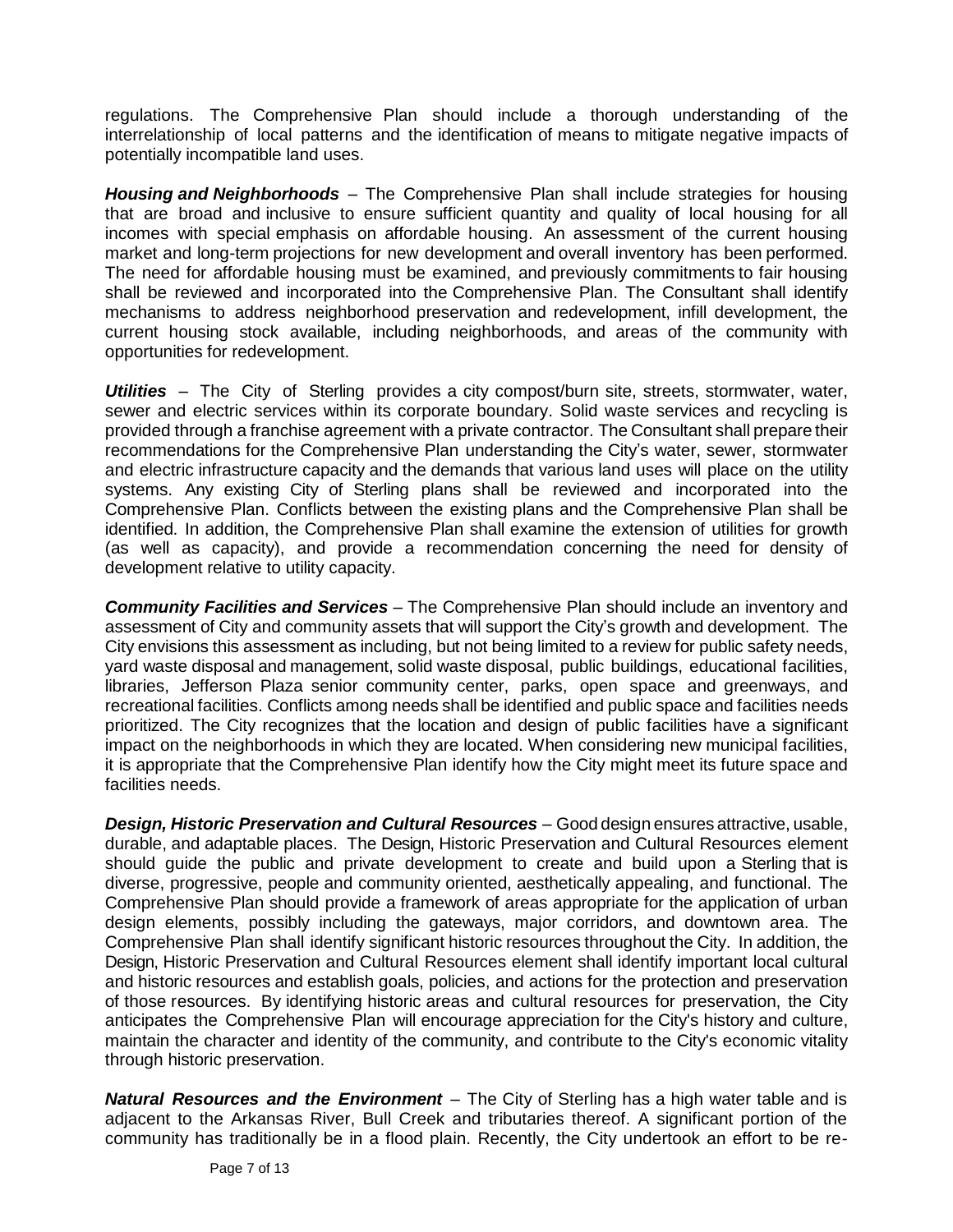mapped resulting in savings for many residents as they are no longer required to purchase flood insurance. Future development will require that water management be a considerable part of the process. The Natural Resources and Environment element shall include information on open space, stormwater management, drainage, floodplain management, and natural resources. The Comprehensive Plan should identify goals and policies that seek a balance between the built environment and the protection and preservation of the City's natural resources and the environment.

*Community Health-* The City of Sterling has long been a proponent of healthy living. Through the acquisition and continued ownership of the Sterling Medical Center, the community has continued to have physicians and dental professionals in the community. Rice County uses the Center for Counseling and Consultation in Great Bend for Mental Health analysis. The organization and delivery of health care services have undergone rapid evolution in recent years. For many in Sterling, the cost of services and access to care are important issues. This certainly is true in many rural areas where communities have worked to maintain affordable, quality health care systems. The Community Health element should evaluate the local healthcare system including access to healthy food, recreation, fitness and healthcare providers. The planner should identify economic forces and technical that advances and changes that continue to change health care for Sterling residents and identify any goals, objectives and action steps.

#### **Alternate 1: Update of Zoning Land Use and Subdivision Regulations.**

The Consultant will work concurrently during the Comprehensive Plan process with City staff, Planning Commission, Public and City Commission to compile necessary direction and thought towards development of modern, well drafted Kansas lawful zoning and subdivision regulations including a new zoning map.

The Consultant will provide a draft format of the revisions that coincide with the updated comprehensive plan changes and present the changes to the Planning Commission and any public hearing thereof or after throughout the process until approval by City Commission.

The firm will provide up to ten (10) hours of post consultation on the regulations after the adoption of the new regulations on matters pertaining to the interpretation and application of the new regulations.

For this alternate, consistency between the zoning regulations, subdivision regulations and the comprehensive plan will be a principle objective.

These regulations should be drafted concurrently with the Comprehensive plan, thus taking the community through one planning process instead of two or three. The reduction in actual meetings for the planner, thus cost to City, should be considered. Specific alignment with the comprehensive plan development includes:

1. An understanding of city comprehensive plan goals, policies and strategies to be supported in zoning and subdivision regulations.

2. A public involvement process that informs the public early on in the process of the effort and seeks initial input, as well as public involvement on proposed regulations.

Page 8 of 13 3. A draft unified zoning/subdivision code that will be presented to the Planning Commission for their consideration in recommendation to the City Commission. Note: In Sterling, the Commission has the authority to adopt zoning regulations and subdivision regulations.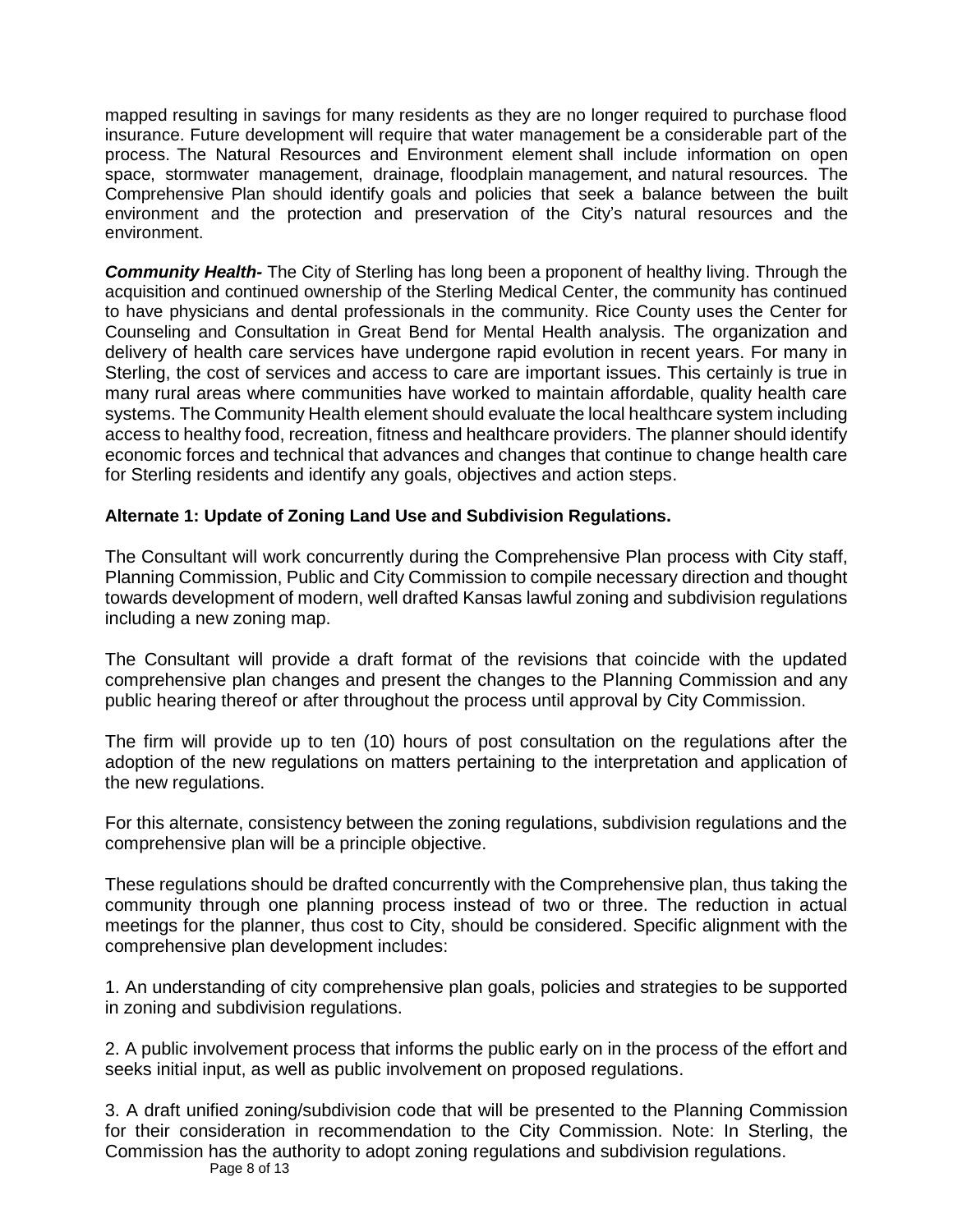## *1.5. Project Timetable*

The proposer's submittal shall include detailed project task and components and associated task timelines that would serve to allow evaluation by the City of the proposer's assessment of the Project task and time estimated to complete said task.

## *1.6. City Staff Expectations*

The Proposer's submittal shall include what expectations for information they expect to receive from the City staff to support the initiation, research, and development phases of the project. City Staff is comfortable being involved in the process and expects to be so in an effort to limit the cost of the Plan.

# **2.0 INSTRUCTIONS AND CONDITIONS**

## *2.1. Submission to City of Sterling*

The City is seeking proposals for the provision of Professional Services set forth in the proposal requirements. The City of Sterling ("City") will receive proposals in the City Manager's Office, 114 N. Broadway, Sterling, Kansas 67579, or via mail at P.O. Box 287, Sterling, KS 67579 to be postmarked no later than June 24, 2014. One electronic Mail submission is required at [twall@sterling](mailto:twall@sterling-kansas.com)[kansas.com.](mailto:twall@sterling-kansas.com) This Request for Proposal (RFP) is subject to the instructions, conditions, specifications, addenda, and any other elements of this RFP, including those incorporated by reference. Late proposals will not be considered and will be returned unopened.

## *2.2. Deadline and Late Responses*

No proposal received after the deadline date and time will be accepted. Proposals postmarked after the deadline date but received in the City Manager's office after the specified time will be considered late and will be returned unopened. The City shall not be responsible for proposals that are mailed or sent via private delivery services. The City will accept proposals submitted by electronic mail at [twall@sterling-kansas.com.](mailto:twall@sterling-kansas.com)

## *2.3. Organization of Proposal and Completeness*

The proposer shall submit an original plus one (1) copies of the proposal to the City Manager's Office at the address set forth in 2.1 above. In addition, each proposal shall submit at least one electronic copy. All proposals must be sealed and the envelope or container clearly marked with the proposer's name and the words "Comprehensive Plan". Failure to provide this information on the envelope or container may result in the proposal not being considered. Proposers must allow sufficient time to ensure receipt of the proposal. It shall be the sole responsibility of the proposer to have the proposal delivered to the City before the proposal deadline.

Each proposal shall be organized in the order and manner as outlined in Section 3 of this Request for Proposal. Any negative, incomplete or outright failure to respond to questions, inquiries or required information will permit the City to reject or refuse to consider the proposal.

All proposals shall be typewritten. Erasures, white-outs, typeovers, and other modifications should be initialed. Proposers are cautioned to verify their proposal prior to submission.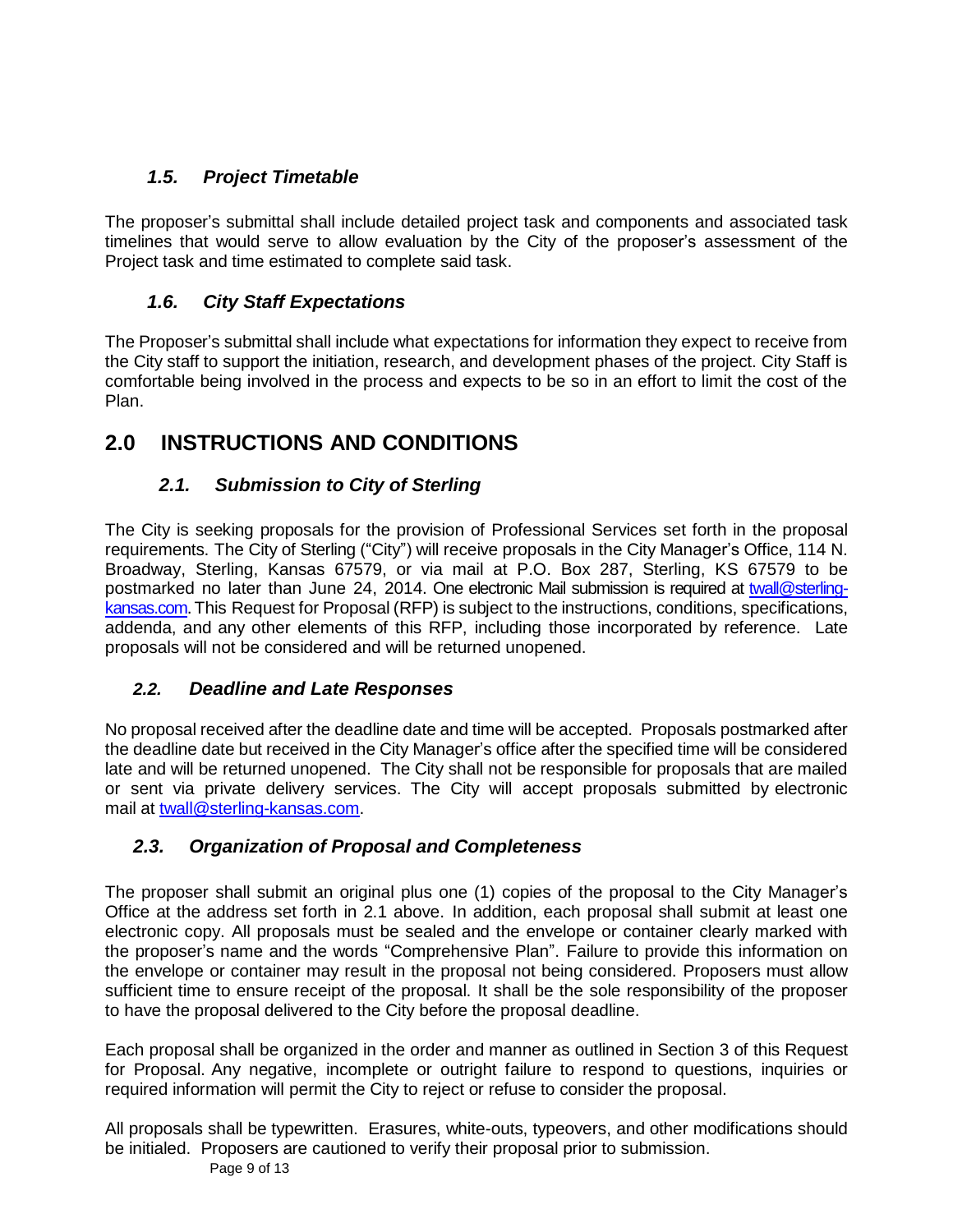## *2.4. Proposal Interpretation-Communication with the City of Sterling*

The City of Sterling will solicit the proposal from some consultants and planners known to the City. The request for proposal will also be available at [www.s](http://www.murfreesborotn.gov/)terling-kansas.com. In addition, the City encourages all responders to request more information from the City. Any major addenda will be supplied to all known vendors via electronic mail or posting to the city website.

The City of Sterling has designated Taggart Wall, city manager, to be responsible for coordinating communications between the City and the firm(s) submitting proposals. If additional information is required in order to make an interpretation of items in this RFP, written questions (including emails) will be accepted until ten (10) days prior to the proposal submittal date. The City will attempt to respond promptly but will nonetheless provide written answers to questions within five (5) days prior to the proposal deadline, and all answers will be posted on the aforementioned website. All questions regarding the RFP should be addressed to:

> Taggart Wall City of Sterling City Manager's Office 114 N. Broadway Sterling, Kansas 67579 Telephone: (620)278-3423 Email: [twall@sterling-kansas.com](mailto:twall@sterling-kansas.com)

The City specifically requests that no contact concerning this RFP be made with any other City personnel or official, except the above-referenced, until the selection process has been completed.

#### *2.5. Cost and Contracting*

The City of Sterling requests that the proposing firm submit a preliminary cost summary to provide services for the project and alternate. The successful Consultant shall provide their proposed cost for services rendered which shall include labor, travel, supplies, mapping, surveys, and all other costs that may be incurred for the delivery of services requested as part of the price and contract negotiation. Pricing shall be effective for the duration of the project and no additional compensation shall be payable based on proposer's future labor rates, overhead or other fixed or variable Consultant cost. Submittal of a proposal implies consent to the terms set forth in this RFP.

The final pricing and rate schedule shall be negotiated separately by the City of Sterling and the selected firm. If a fair price for services cannot be reached with the first choice, then the City of Sterling will go to the next choice for fee negotiations. The proposer shall provide a written statement indicating the firm's willingness to accept a City-written contract and must not construe this against the City. The City may also be willing to accept the proposer's standard contract, so long as it is deemed acceptable by the City. This will be part of the contract negotiations upon selection of a successful Consultant.

#### *2.6. Subcontracting*

If any part of the work is, or is intended to be subcontracted, the proposer shall provide within the proposal submittal a list of the subcontracting firm(s) participating in the Comprehensive Plan and their respective roles. All subcontractors will be subject to approval by the City.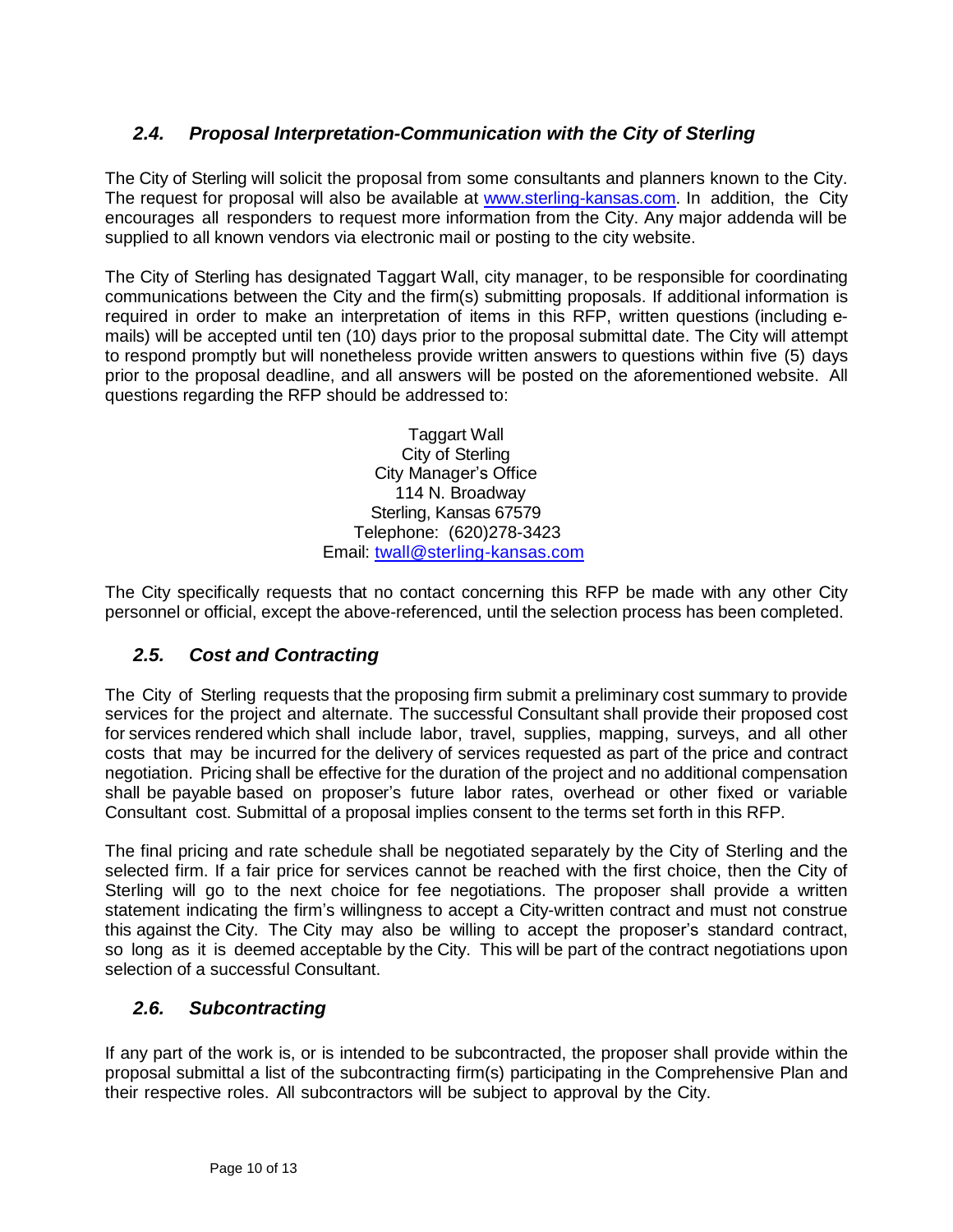## *2.7. Proposal Modification*

Proposals may be modified, withdrawn, and/or resubmitted in writing to the City prior to the deadline for proposal submission. After this deadline, no resubmissions may be made for any reason.

## *2.8. Approval Required*

No award or acquisition can be made until approved by the City Commission. The City will not be obligated to proposers for services until the completion of a signed contract approved by authorized officials of the City. This solicitation in no manner obligates the City to the eventual rental, lease, or purchase of any equipment or services described, implied, or which may be proposed, until confirmed by a written contract. Progress towards this end is solely at the discretion of the City and may be terminated at any time prior to the signing of a contract.

#### *2.9. Cost of Response*

The City will not be liable for any costs incurred by the proposers in preparing a response to this solicitation. Proposers shall submit responses at their own risk and expense. The City makes no guarantee that any equipment or services will be purchased as a result of the solicitation and reserves the right to reject any and all responses. All responses and their accompanying documentation will become the record of the City.

#### *2.10. Conflict of Interest*

By submitting a response, it is represented that no officer, committee member, or director of the City or other persons whose duty is to vote for, let out, overlook, or in any manner supervise any work on any contract for the City has a "direct interest" in the proposer or in the work which is subject to this RFP.

#### *2.11. Payments*

The remuneration to the Consultant by the City for services performed under a resultant contract will be negotiated as part of the contract. Payments under the contract shall be made upon submittal of an invoice after performance of the portion of the services which each payment represents. The final payment shall not be made until after the performance is complete.

#### *2.12. Contract Term*

The term of this contract shall be determined at time of proposal award. It is expected the project should be completed within twelve (12) months from the time the Notice to Proceed is issued.

## **3. PROPOSAL AND SUBMISSION REQUIREMENTS**

To achieve a uniform review process and obtain the maximum degree of comparability, it is required that the proposal be organized in the manner specified below and contain all specified information.

**All proposals shall contain the following information and adhere to the prescribed format. All proposals shall be bound with all required information listed in this section.**

#### *3.1. Title Page*

Page 11 of 13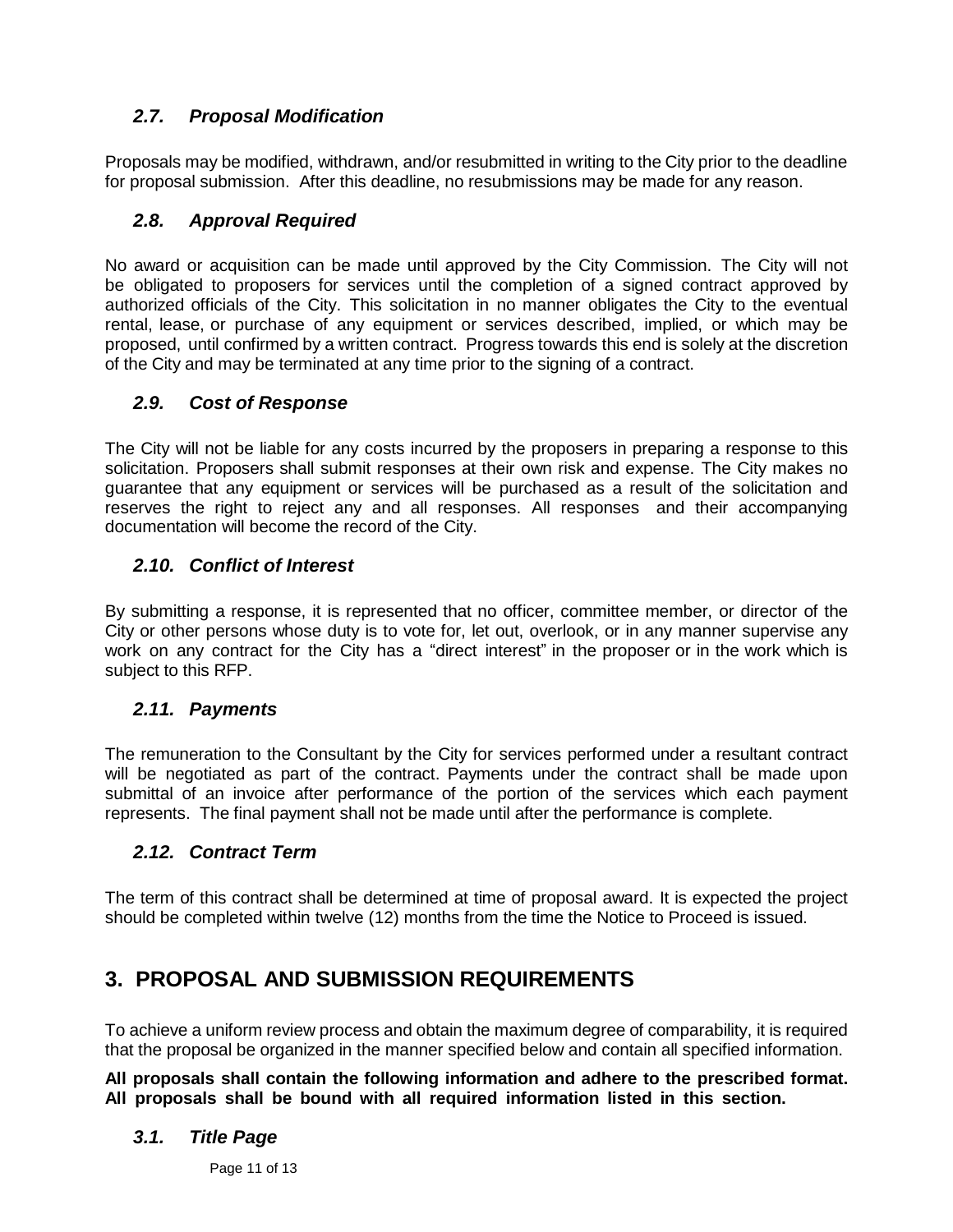Show the name of proposing firm, address, and telephone number, name of contact person and title, and date.

## *3.2. Letter of Intent*

Briefly state your understanding of the services to be performed and make a positive commitment to provide the services as specified. Give the name(s) of the person(s) who are authorized to make representations for your firm, their titles, address, and telephone numbers. The letter must be signed by a corporate officer or other individual who has the authority to bind the firm and the capacity to negotiate on behalf of the firm. The letter of intent shall respond to the Scope of Work and the contents of the Request for Proposals reflecting a clear understanding of the project. It shall also indicate the firm's willingness to accept the City's fee approach of negotiating a price upon selection of the Consultant.

#### *3.3. Proposer Information & Experience*

The proposal shall include general information about the Consultant, a history of the Consultant's firm, and shall include the Consultant's related experiences with the type of project that is the basis of this RFP. The Consultant shall demonstrate that it has past experience in performance of projects in similar size and scope. Any related staff members shall be identified for this project.

Comparable work, related to Comprehensive Plans or other master planning.

If any, the proposal shall identify any projects the consultant or its team members have completed for the City of Sterling.

Samples of previous projects may be submitted, including links to on-line versions, to avoid necessary printing.

#### *3.4. References*

Contact information shall be provided for the projects listed and experience, including name, title, address and telephone number for the representative of the organizations or firm for which purported similar duties were performed.

## **3.7.** *Project Plan & Schedule*

The proposer shall include a detailed work plan and schedule for the Project as generally outlined in Section 1 of this RFP. The work plan and schedule shall identify important and identifiable milestones for and within each phase of the Project. The schedule should be expressed in terms of days or weeks from the time the contract is signed rather than actual dates in the event an unanticipated delay occurs.

The proposer shall additionally provide a best-estimate of the entire project timeline from Notice to Proceed to Final Adoption of the Comprehensive Plan document.

It is expected that the entire scope of services shall be performed within twelve (12) months of the Consultant's receipt of the Notice to Proceed.

## *3.8. Understanding of Scope/Technical Approach*

The proposer shall include a detailed synopsis of the Project and Professional Services that would convey a clear understanding of the tasks that will be required to complete the Project. This should be of sufficient detail to provide evidence that there is a clear understanding of the tasks and issues

Page 12 of 13